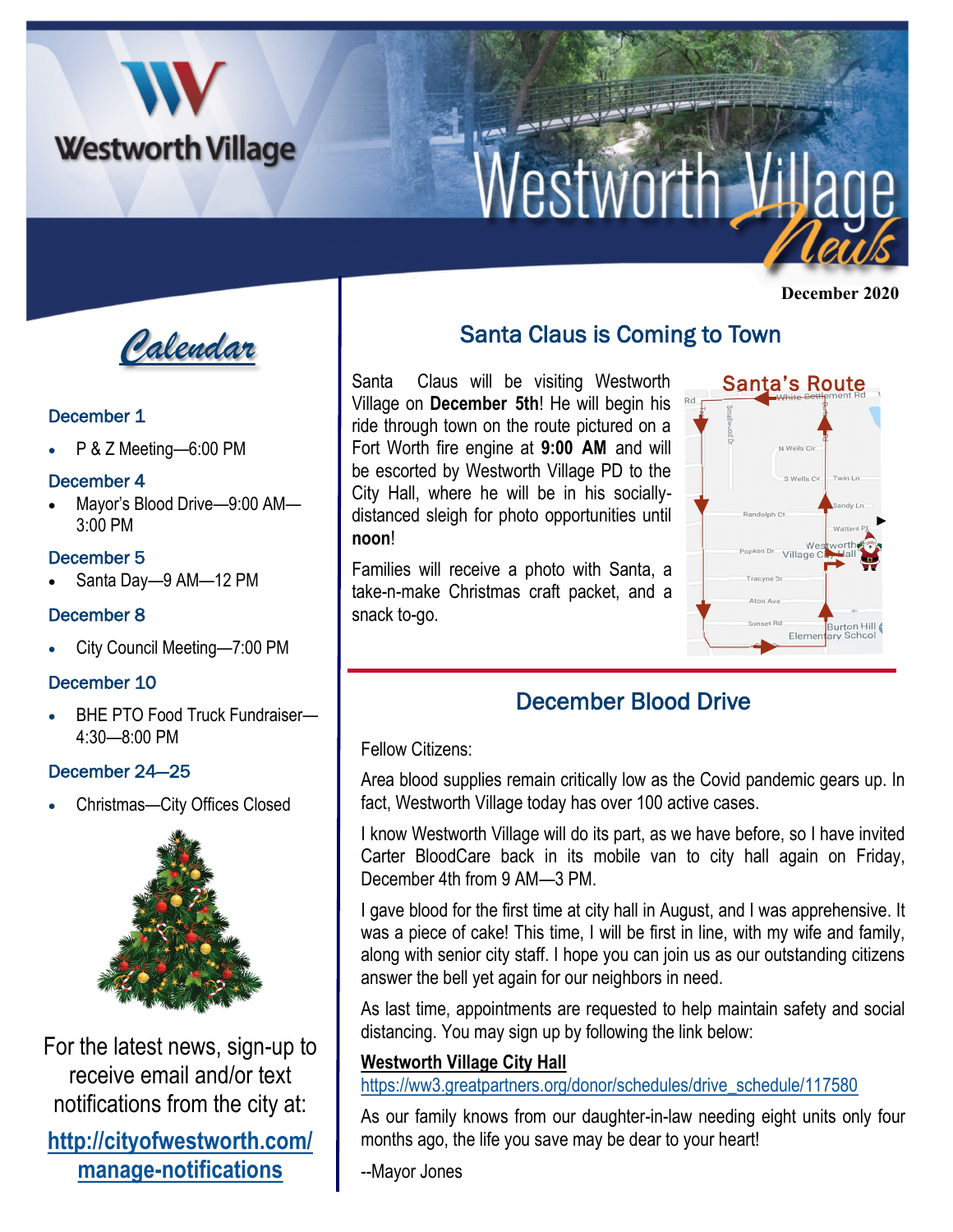## Message from the Water Utilities **Services**

#### **Residential Winter Sewer Averaging**

Each year the City of Westworth Village averages the water consumption of the December, January, and February billing periods to recalculate sewer charges. These months are used because typically residents do not have a high outdoor water demand and are considered to be the lowest overall water use.

The new winter sewer average goes into effect on the March billing and that will be the new monthly sewer charge for the next twelve months.

#### **Commercial**

Sewer charges for commercial customers are based on the monthly water consumption.

#### **Water Conservation Tips**

- Residents should begin preparations to monitor for any water leaks, monitor water consumption and practice beneficial water conservation.
- Most grasses and vegetation are now dormant; watering of grass, plants, and landscaping should be kept to a minimum.
- Sewer cost could go up, down, or stay about the same depending on how much water is used during December through February billing.



## Holiday Auto Theft Awareness



A reminder from the Westworth Village Police **Department** 

## Parking on Sidewalks

The Westworth Village Police Department has received questions and concerns about vehicles parked in private driveways that partially extend across the sidewalk, limiting pedestrian use of the sidewalk. Our office would like to clarify any confusion about the legality of this matter.

The Texas Transportation Code section 545.302 prohibits parking over a sidewalk. Despite crossing what some consider their private driveway, sidewalks are, in fact, considered part of the public right-of-way and are placed in public easements. This means that a vehicle parked on your driveway that effectively blocks the public sidewalk is a violation of the transportation code and may be ticketed.

The safety of our residents and motorists in Westworth Village is a priority of the Police Department. Vehicles blocking a sidewalk present a safety issue by requiring adult and child pedestrians (your neighbors) to walk into the street to navigate around the offending vehicle. Our goal is education and voluntary compliance, but enforcement action may be taken if necessary.

## Cease the Grease—Holiday Grease Roundup

**This year, from November 23—January 4, we will be participating in the free Holiday Grease Roundup. There will be a barrel outside the Public Works building at 128 Koldin Ln, available 24/7 to recycle your cooking oil and grease. (Motor oil and other automotive fluids are not accepted.)**



Residents should never dispose of cooking grease or cooking oils by washing them down the plumbing system or the storm drain. Oils pollute our streams and creeks by forming a film on the water surface and preventing oxygenation for aquatic life. Polluted water runoff can lead to severe State and Federal fines. As sewer pipes back up, food and sewage particles accumulate to create a health hazard by attracting insects and vermin.

For more information, visit: [www.ceasethegreasentx.com](http://www.ceasethegreasentx.com/)